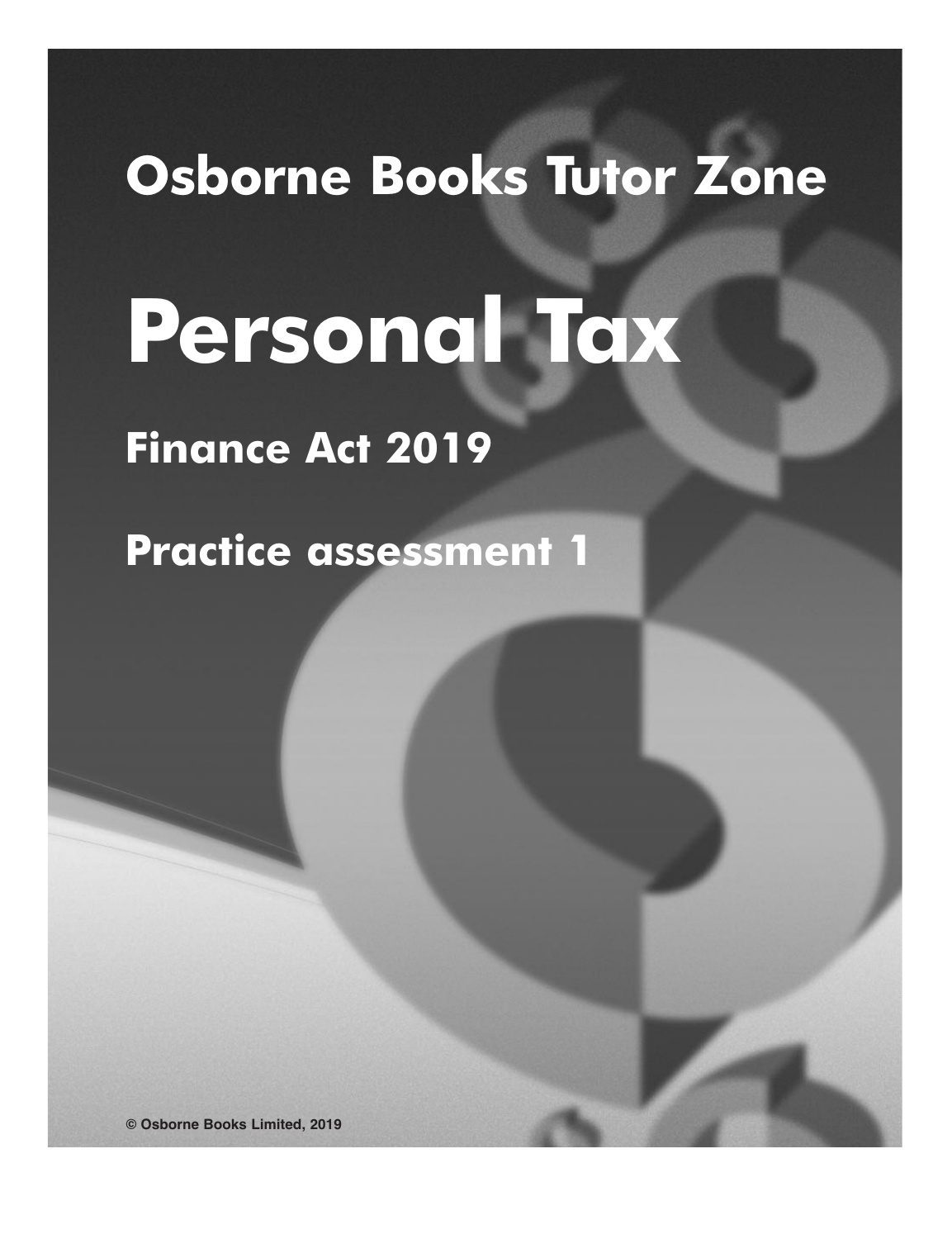You have been approached by a new client, Sophie, who was recently made redundant from her job and has just taken on some work as a gardener. Sophie currently carries out work on two separate gardens, each for a couple of days a week, depending on the weather and what is agreed needs doing. Sophie has already bought her own tools that she uses in both gardens. Sophie plans to register as self-employed, but one of her clients has told her that she is his employee and that he should therefore deduct income tax from her income under PAYE.

Sophie feels that if she is considered an employee with one garden she can ignore the income from the other garden as far as tax is concerned, since she will have already paid tax.

Explain the factors in Sophie's situation that are stated above that may point to self-employment, and those that seem to imply that she is an employee.

Prepare a short list of the questions that you may want to ask Sophie about her work, and explain how the answers may help decide on her employment status.

Comment on Sophie's view that she may be able to ignore some of her gardening income for tax purposes.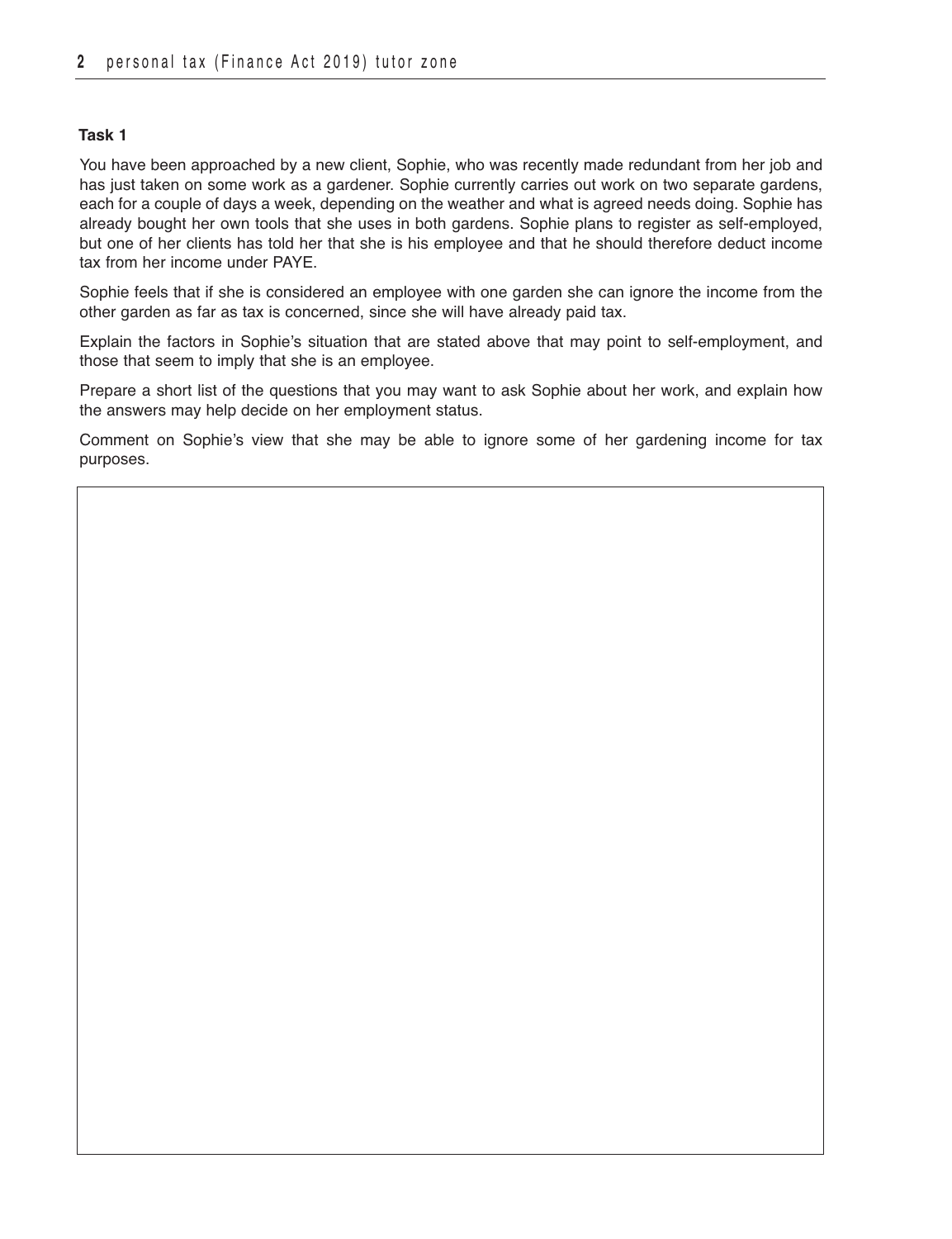**(a)** Sue had two company cars during the tax year and her employer paid the running costs of each car, including all fuel. Sue makes a contribution to the employer towards the private use of the car (not the fuel). The following table shows the details.

| Car        | <b>Number</b><br>of months | List price | <b>Price paid</b> | Sue's revenue<br>contribution | <b>Scale</b><br>charge |
|------------|----------------------------|------------|-------------------|-------------------------------|------------------------|
|            |                            | £          | £                 |                               | %                      |
| <b>BMW</b> | 5                          | 35,350     | 35,350            | 250                           | 25                     |
| Honda      |                            | 37,250     | 25,500            | 350                           | 22                     |

Complete the following table to show Sue's taxable benefit in kind for the cars for 2019/20. Show your answers in whole pounds only.

| The benefit in kind for the use of the BMW car                  |  |
|-----------------------------------------------------------------|--|
| The benefit in kind for the provision of fuel for the BMW car   |  |
| The benefit in kind for the use of the Honda car                |  |
| The benefit in kind for the provision of fuel for the Honda car |  |

**(b)** Complete the following table by inserting the scale charge for 2019/20 for each of the cars shown.

|       | <b>Engine type</b> | $CO2$ emissions | Scale charge % |
|-------|--------------------|-----------------|----------------|
| Car 1 | Electric           | U               |                |
| Car 2 | <b>Diesel</b>      | 194             |                |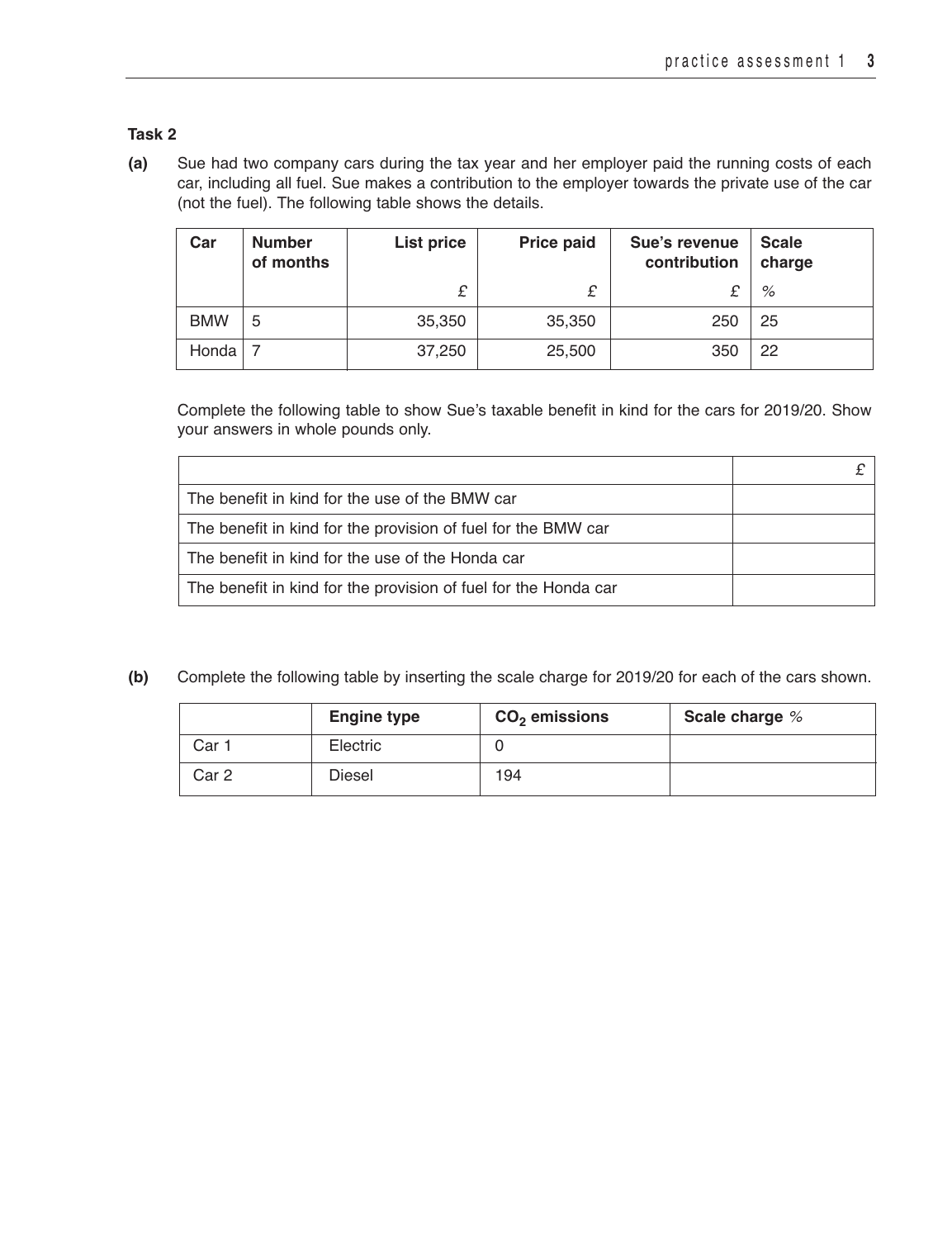**(a) (1)** On 6 July 2019, Mark was provided with a company loan of £4,500 on which he pays interest at 1.5% per annum. The official rate of interest is 2.5%.

What is the benefit in kind for 2019/20?

| (a) Nothing  |  |
|--------------|--|
| (b) £112.50  |  |
| (c) $£67.50$ |  |
| (d) $£33.75$ |  |

**(2)** Doris uses her own car for business travelling. During the tax year she travelled 11,500 business miles for which she was paid 20p per mile by her employer. The impact of this is:

| (a) She will have a taxable amount of $£2,300$      |  |
|-----------------------------------------------------|--|
| (b) She will claim an allowable expense of $£2,875$ |  |
| (c) She will claim an allowable expense of $£2,575$ |  |
| (d) There is no impact on tax                       |  |

**(3)** Rob has a personal pension scheme to which he contributes 5% of his salary in cash. His employer does not contribute. His salary is £30,000. The impact of this is:

| (a) His taxable salary will be reduced by $£1,500$   |  |
|------------------------------------------------------|--|
| (b) His taxable salary will be reduced by £1,875     |  |
| (c) His basic rate band will be extended by $£1,500$ |  |
| (d) His basic rate band will be extended by $£1,875$ |  |

**(4)** Sandra paid £900 in the tax year entertaining her company's clients. Her manager felt that this was excessive and only reimbursed her £780. The impact of this is:

| (a) No net impact on tax             |  |
|--------------------------------------|--|
| (b) An allowable deduction of $£120$ |  |
| (c) A benefit of £780                |  |
| (d) An allowable deduction of £900   |  |
| (e) A benefit of $£120$              |  |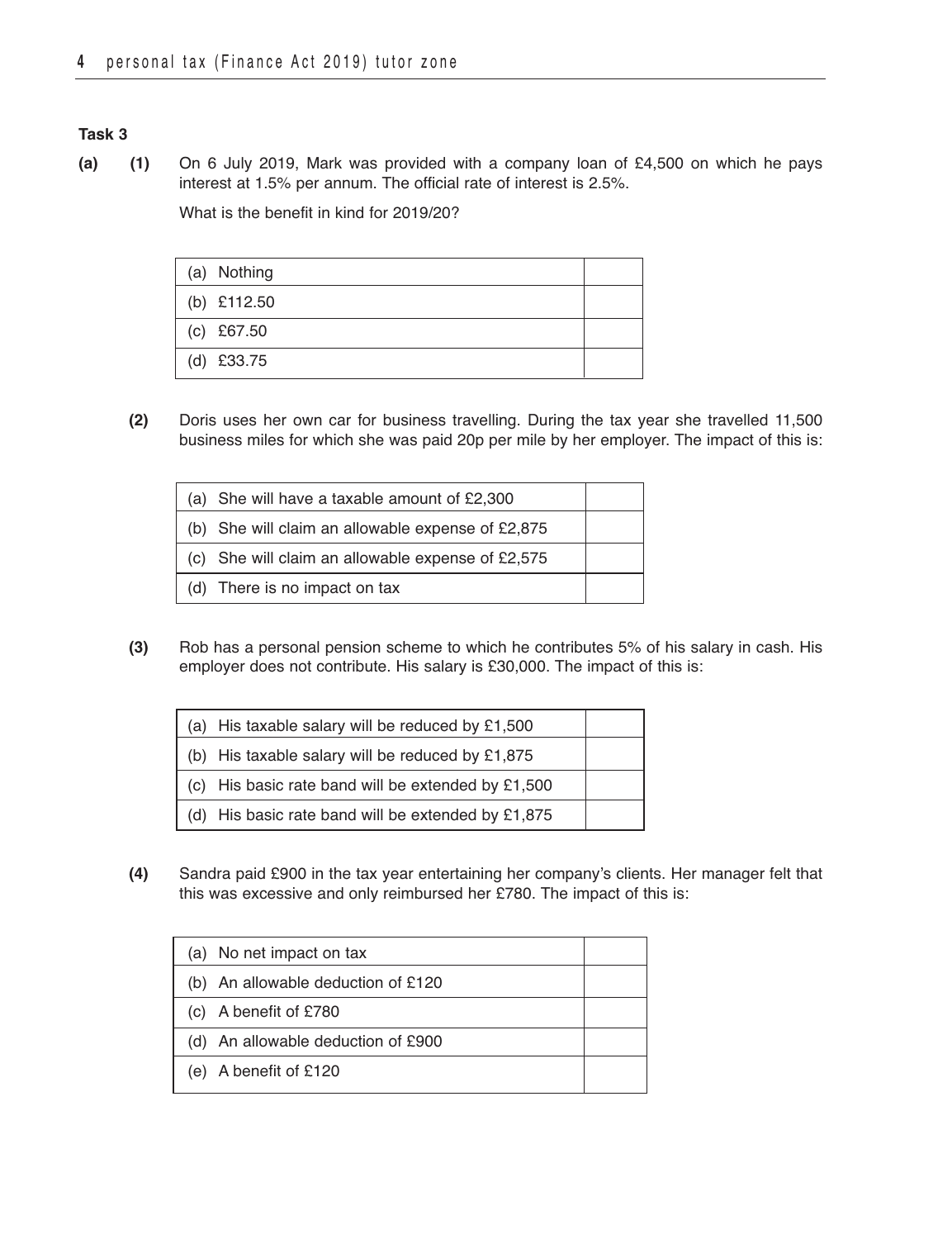**(b)** Using the following table, analyse the benefits into those that are exempt from tax, and those that are taxable.

| <b>Description</b>                                                        | <b>Exempt</b> | <b>Taxable</b> |
|---------------------------------------------------------------------------|---------------|----------------|
| A low interest loan of £12,000                                            |               |                |
| Free workplace parking                                                    |               |                |
| Use of company van for journeys to and from work and business<br>journeys |               |                |
| Subsidised meals in a staff restaurant available to all staff             |               |                |
| Gratuities (tips) given to staff by members of public                     |               |                |
| Payment of up to £5,000 qualifying award under staff suggestion<br>scheme |               |                |
| Use of pool car for business journeys                                     |               |                |
| Relocation costs up to £8,000 due to a change in place of work            |               |                |
| Free childcare provided by employer in workplace creche                   |               |                |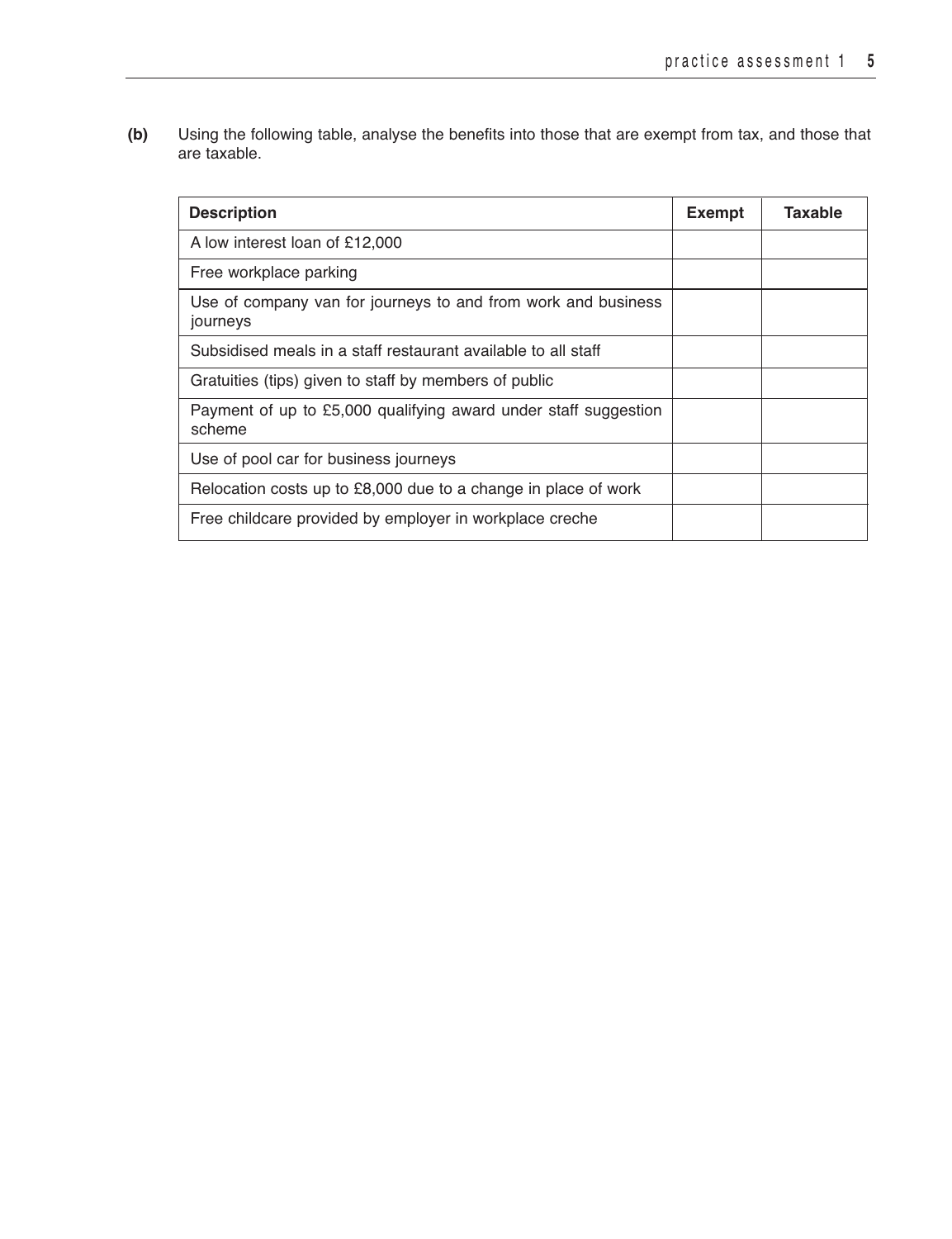Complete the following sentence for each taxpayer. Enter answers in whole pounds only.

Brenda received a dividend of £6,400. Her other income, before personal allowances was £78,000.

The tax payable on the dividends is £

John received £1,150 interest from his bank and £360 interest from his individual savings account. His other taxable income, after the personal allowance was £36,500.

The tax payable on savings income is £

Stevie received building society interest of £1,400. Her other income was £151,100.

The tax payable on savings income is £

| . .<br>۰.<br>×<br>M. | ۰. |
|----------------------|----|
|----------------------|----|

**(a)** Analyse each of the following examples of expenditure on a residential property that is rented out into whether they are allowable for tax purposes or not.

| <b>Expenditure</b>                  | <b>Allowable</b> | Not allowable |
|-------------------------------------|------------------|---------------|
| Flat rate mileage allowance         |                  |               |
| Council tax                         |                  |               |
| Management charges for lettings     |                  |               |
| Legal fees for purchase of property |                  |               |
| Depreciation of furniture           |                  |               |
| Redecoration                        |                  |               |
| Loan repayments                     |                  |               |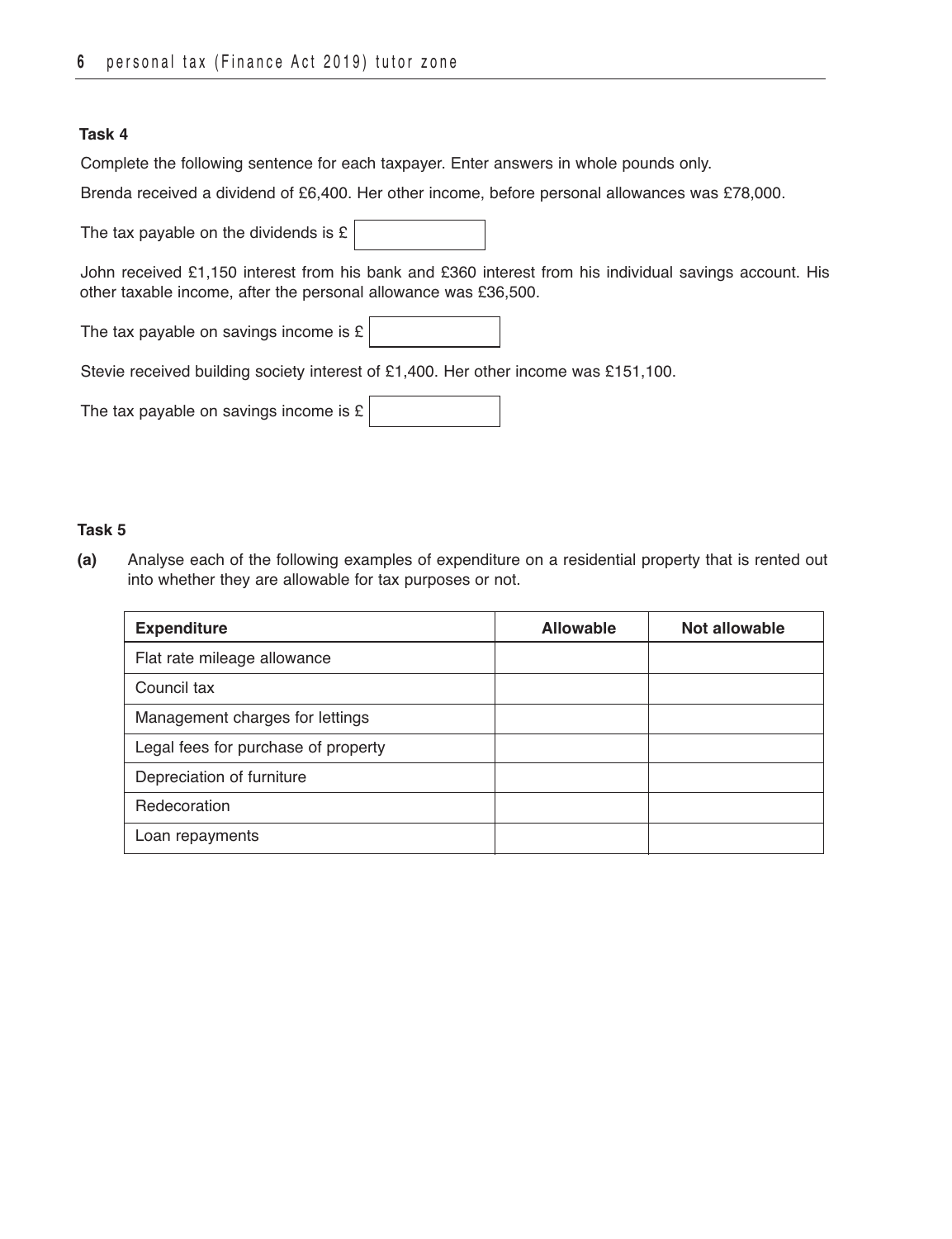**(b)** Dave has two properties in addition to his home, details of which are as follows:

#### **Two bedroom house:**

- (1) This unfurnished house was purchased in a poor condition at the beginning of the tax year with the intention of letting it out. It was rented from 1 July for £750 per month. Rent was received on the first of each month.
- (2) Dave paid £250 building insurance for the year. He also spent £10,000 installing a new kitchen and bathroom in the house before he was able to rent it out.
- (3) Dave paid £300 to his managing agent to find a tenant, and also a charge of 10% of the rent received as a management fee, which was deducted from the rent received.

#### **One bedroom flat:**

- (1) This furnished flat is rented out for £580 per month. The property was rented all tax year.
- (2) Dave spent £600 repainting the windows and doors in the flat. He also paid buildings and contents insurance of £300 for the year.

 **Two** bedroom house **One** bedroom flat  *£ £* Rent received Expenses paid:

Calculate the profit or loss made on each property, using the following table.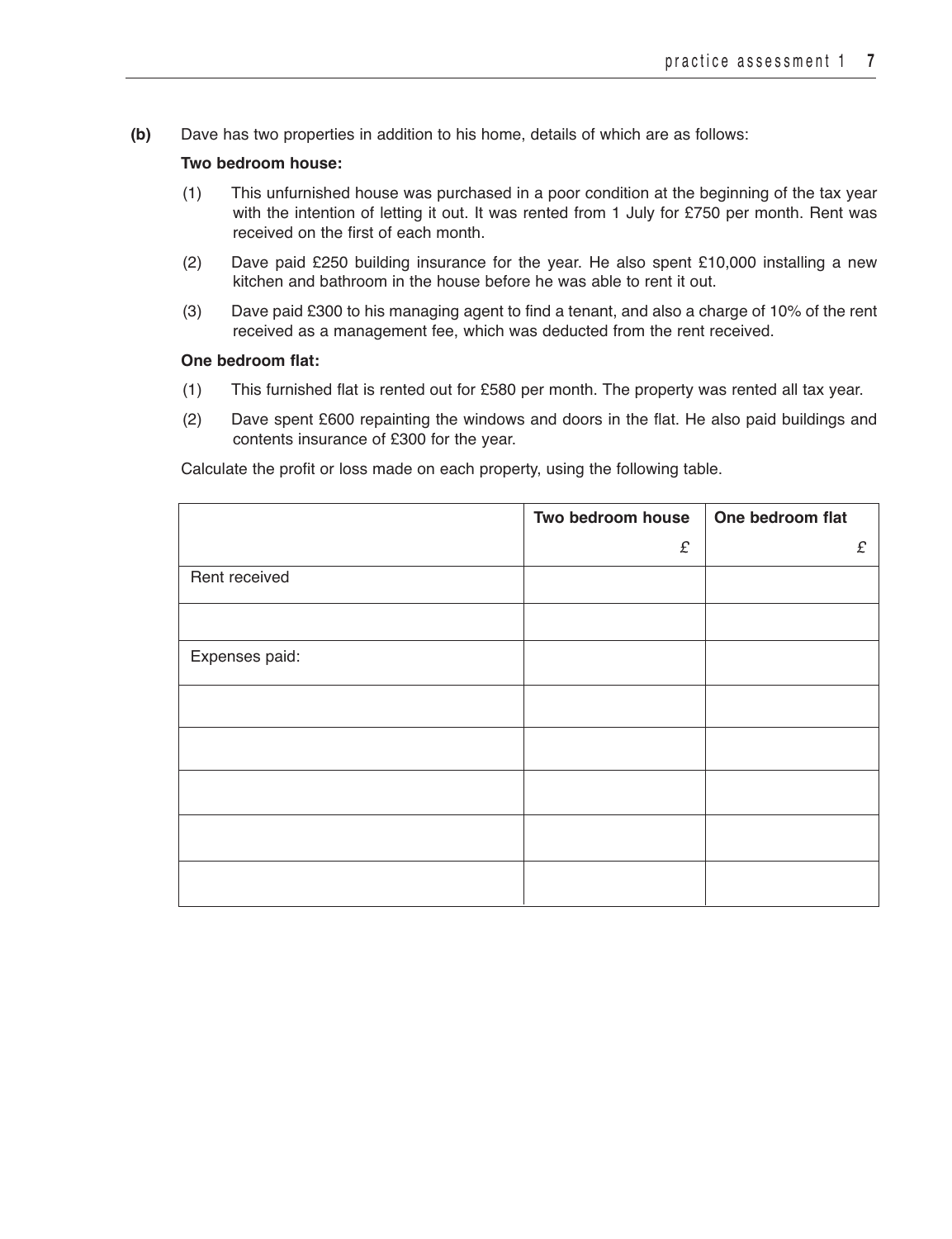**(a)** Naga has the following income for the tax year:

| Income from employment | £52,500 |
|------------------------|---------|
| Property income        | £8,350  |
| Bank interest received | £1.980  |
| Dividends received     | £6,600  |

Naga has property income losses brought forward of £11,100

During the tax year, Naga made gifts to charities under gift-aid of £400

Using the blank table below, calculate Naga's total income tax liability.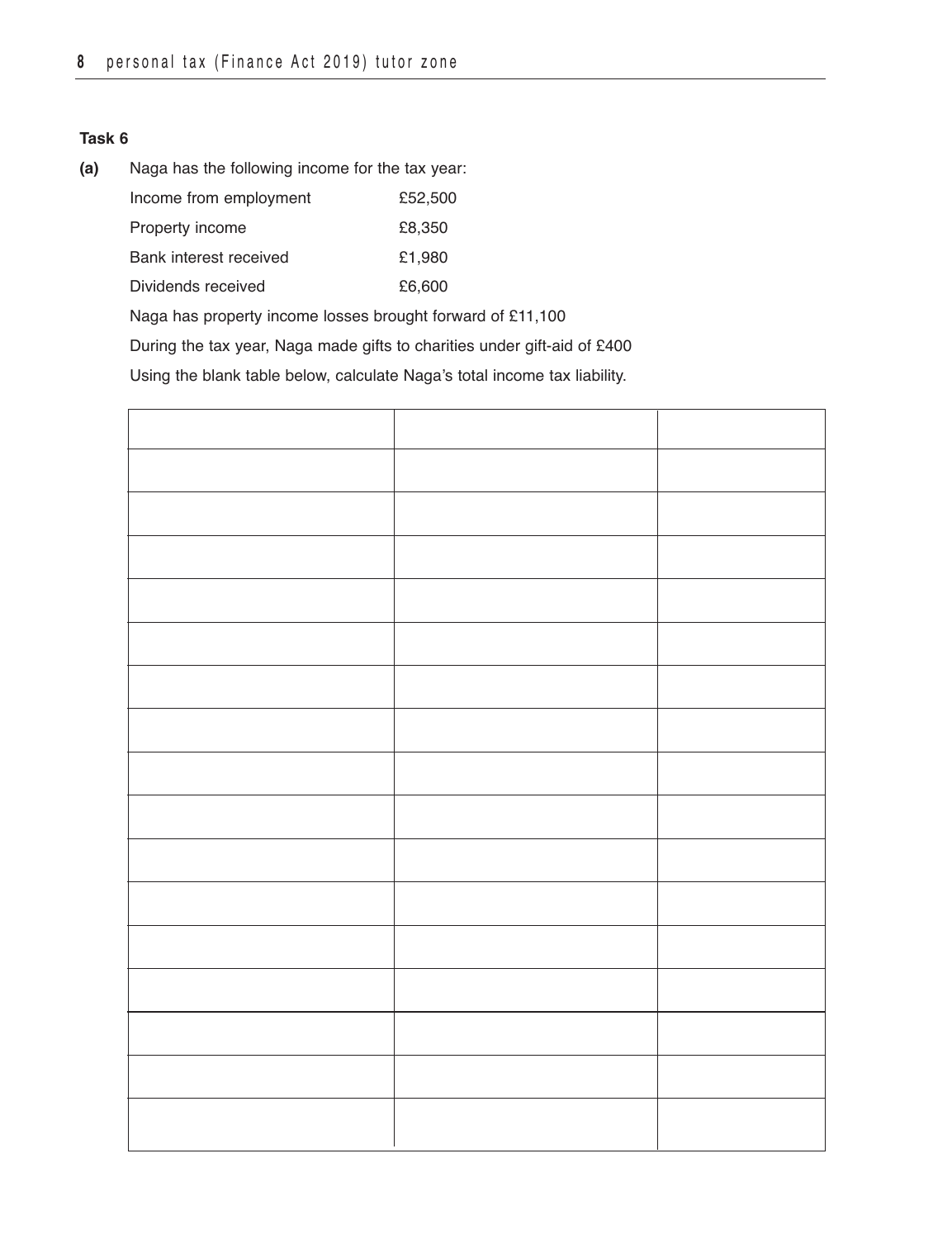**(b)** Graham is an additional rate taxpayer. He has heard that eligibility for the personal allowance, the personal savings allowance, and the dividend allowance can vary according to income levels. Explain to Graham whether he is entitled to any of these allowances, and if so what the amounts are.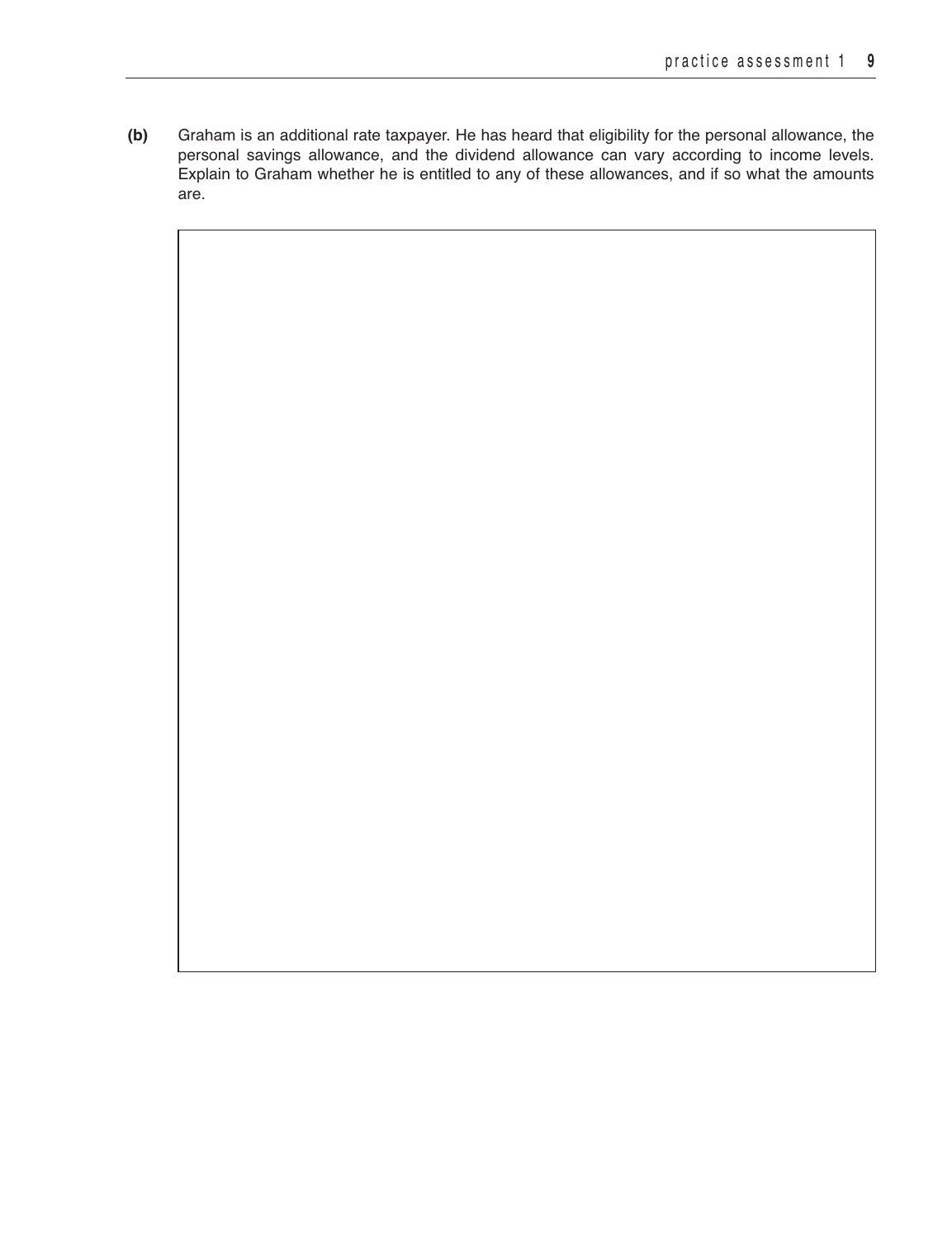During the tax year, Cassie received a gross salary of £51,500 and use of a company car with an assessable benefit value of £9,450.

Complete the following table to show the National Insurance Contributions relating to Cassie in whole pounds. Ignore the employment allowance.

| The total Class 1 NIC payable by Cassie in the tax year                      |  |
|------------------------------------------------------------------------------|--|
| The total Class 1 NIC payable by Cassie's employer in the tax year           |  |
| The total Class 1A NIC payable by Cassie's employer relating to the tax year |  |

#### **Task 8**

**(a)** Indicate with ticks whether the following statements are true or false.

|     |                                                                                                                                                                 | <b>True</b> | <b>False</b> |
|-----|-----------------------------------------------------------------------------------------------------------------------------------------------------------------|-------------|--------------|
| (a) | If a wholly electric car is provided by an employer as a company car<br>there is a taxable benefit for use of the car, but not for the supply of<br>electricity |             |              |
| (b) | A transfer of money to a husband, wife, or civil partner has implications<br>for Inheritance Tax, but not for Capital Gains Tax                                 |             |              |

#### **(b)** Complete the sentences below in whole pounds.

Richard and Bev are married. They have a lump sum to invest in shares that they hope will generate dividends of £10,000 per year. They have no other savings or investment income. Richard's employment income is £29,000 per year, and Bev's employment income is £55,000 per year.

If the money is invested in shares in Richard's name the tax payable will be  $E$ 

less than if it is invested in Bev's name.

| John has total income of £125,000 per year. If he pays £8,000 (net) to a charity under gift aid, his |  |  |
|------------------------------------------------------------------------------------------------------|--|--|
| personal allowance will become $\mathfrak{L}$                                                        |  |  |

Roger will have use of a diesel company car and all fuel for the whole tax year with a list price of £25,000, and car benefit of 28%. He is a higher-rate taxpayer. If he changes this car to a petrol

model with the same list price, and same  $CO<sub>2</sub>$  figure it would save him £ per year in tax (including fuel benefit).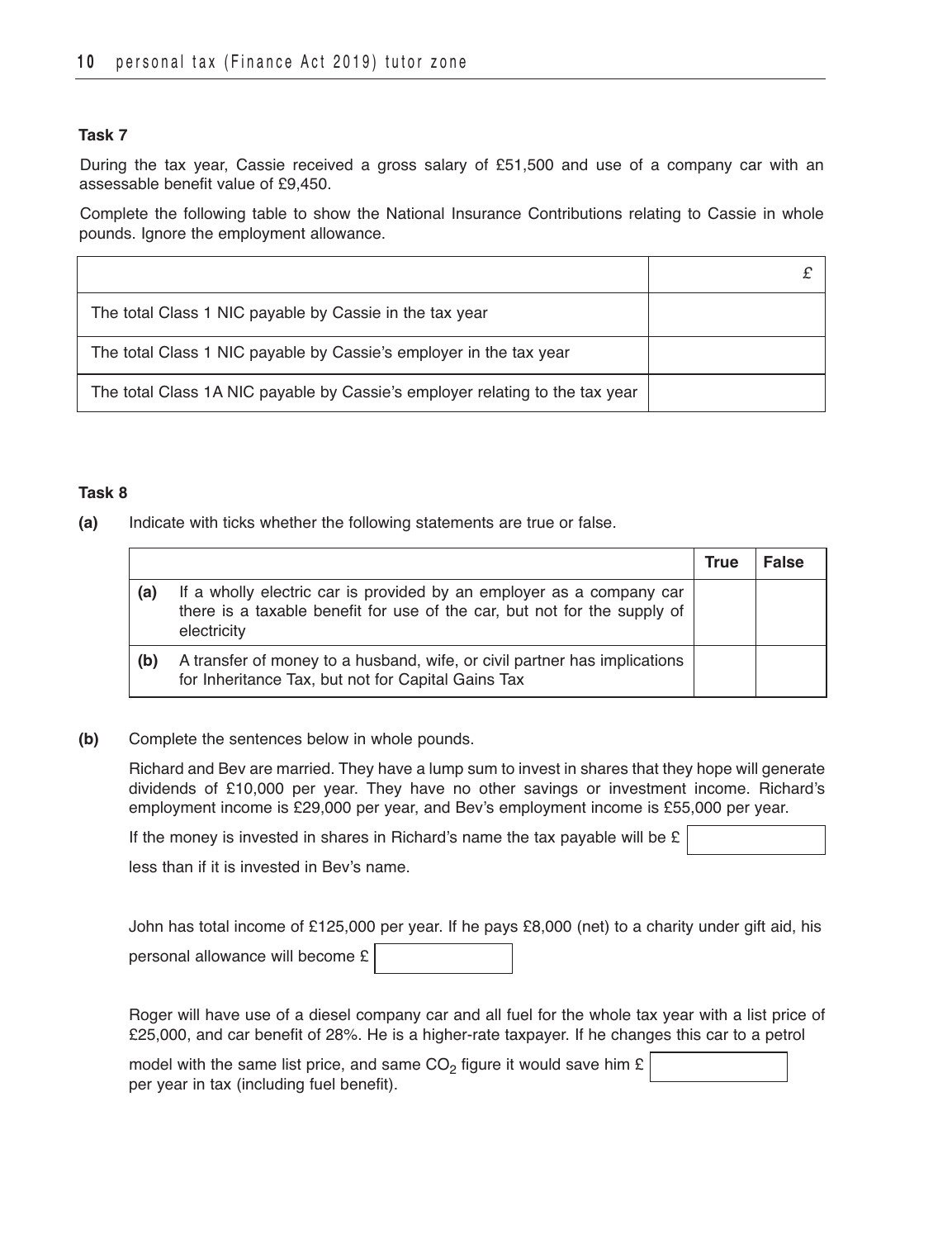**(a)** For each statement, tick the appropriate box.

|                                                                                | <b>Actual</b><br>proceeds<br>used | <b>Deemed</b><br>proceeds<br>used | No gain<br>or loss<br>basis |
|--------------------------------------------------------------------------------|-----------------------------------|-----------------------------------|-----------------------------|
| Dave gives an asset to his grandfather                                         |                                   |                                   |                             |
| Husband gives an asset to his wife                                             |                                   |                                   |                             |
| Sarah sells an asset to her friend for £1,000 when it<br>is worth £8,000       |                                   |                                   |                             |
| Mel sells an asset to her aunt for £25,000 when the<br>market value is £30,000 |                                   |                                   |                             |

**(b) (1)** Andrea bought an asset in January 2001 for £16,000, selling it recently for £24,000. She paid auctioneers commission of 4% when she bought the asset and 7% when she sold the asset.

The gain on this asset is:

| (a) $£8,000$  |  |
|---------------|--|
| (b) $£5,680$  |  |
| (c) $£9,040$  |  |
| (d) $£10,320$ |  |

**(2)** Cecilia bought a holiday cottage in June 2014 for £240,000. She spent £45,000 adding an extension in 2015. Recently she sold the cottage for £260,000.

Which of the following statements is correct?

| (a) The holiday cottage is exempt from CGT                |  |
|-----------------------------------------------------------|--|
| (b) There is a zero gain / loss calculated on the cottage |  |
| (c) There is a gain of £20,000 on the cottage             |  |
| (d) There is a capital loss of $£25,000$ on the cottage   |  |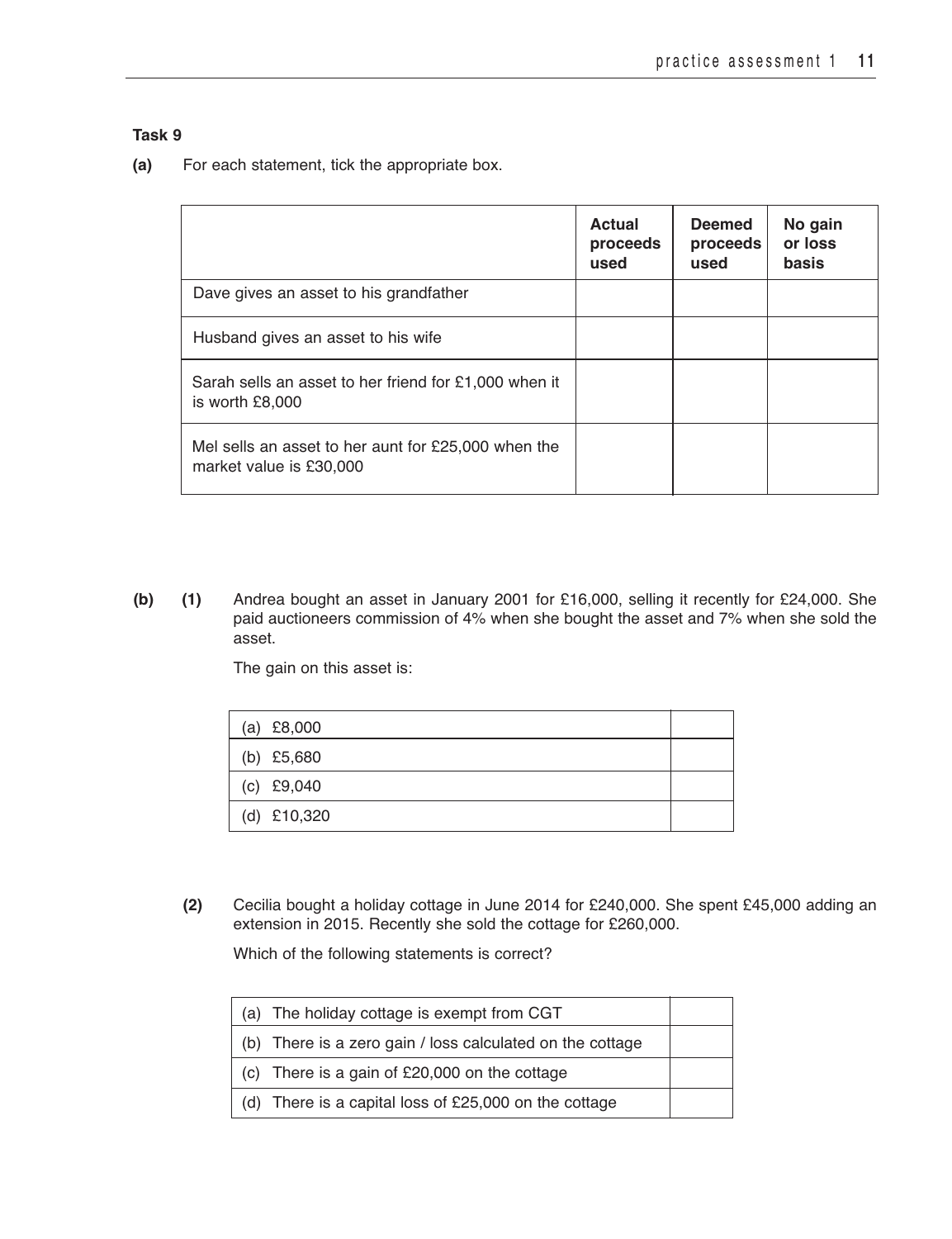**(c)** Complete the following table to show which assets are exempt from capital gains tax and which are chargeable.

| <b>Asset</b> |                       | <b>Exempt</b> | Chargeable |
|--------------|-----------------------|---------------|------------|
| (a)          | Antique vase          |               |            |
| (b)          | Buy-to-let property   |               |            |
| (c)          | Boat                  |               |            |
| (d)          | Quoted shares         |               |            |
| (e)          | Unquoted shares       |               |            |
| (f)          | Government securities |               |            |
| (g)          | Car                   |               |            |
| (h)          | Field                 |               |            |

#### **Task 10**

John bought 60,000 shares in Lavender Ltd for 25p per share in October 2000. He received a bonus issue of 1 for 15 shares in March 2003. Recently, John sold 14,000 shares for £0.20 per share.

Clearly showing the balance of shares, and their value to carry forward, calculate the gain or loss made on these shares. All workings must be shown in your calculations.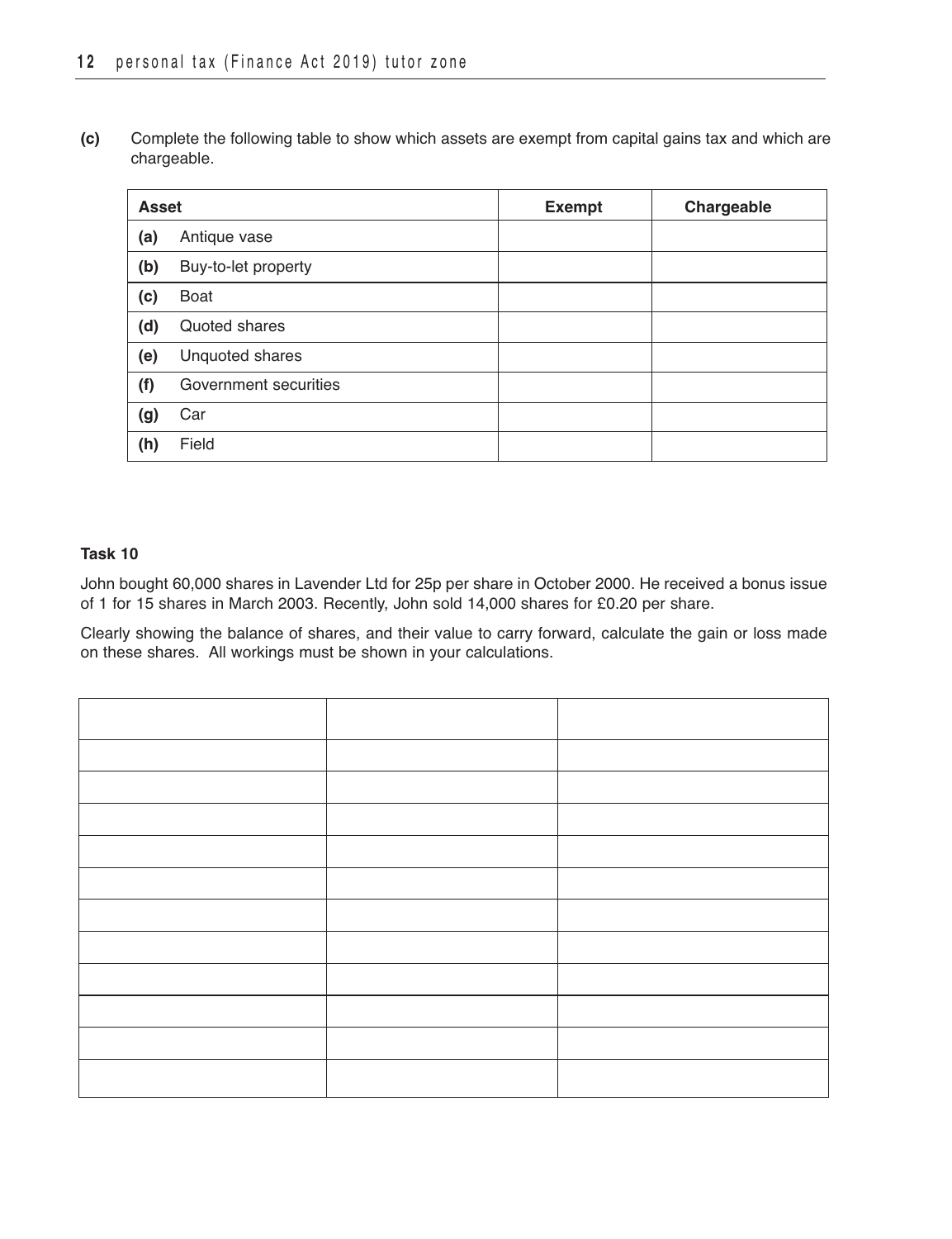**(a)** Jedd has a capital loss brought forward of £3,000.

He sold an asset during the tax year for £24,000. He had been given the asset by his wife when it was worth £7,000. His wife originally paid £5,500 for the asset.

Jedd is a higher rate income tax payer.

Complete the following sentences:

| (1) | The gain on the asset is $E$                               |
|-----|------------------------------------------------------------|
| (2) | The amount of loss that will be relieved is £              |
| (3) | The capital gains tax payable is £                         |
| (4) | The loss to be carried forward to the next tax year is $E$ |

- **(b)** Stuart bought a house on 1 January 1997 for £125,000. He lived in the house until 31 December 2000 when he moved abroad to work, returning to the UK on 1 January 2004, and lived in the house until 31 December 2015. On this date he moved into his elderly father's house, while leaving his own house empty. The house was eventually sold on 1 January 2020 for £205,000.
	- **(1)** Which periods are treated as occupied and which are not?

| <b>Occupation / Deemed occupation</b> | Non-occupation |
|---------------------------------------|----------------|
|                                       |                |
|                                       |                |
|                                       |                |
|                                       |                |
|                                       |                |
|                                       |                |
|                                       |                |
|                                       |                |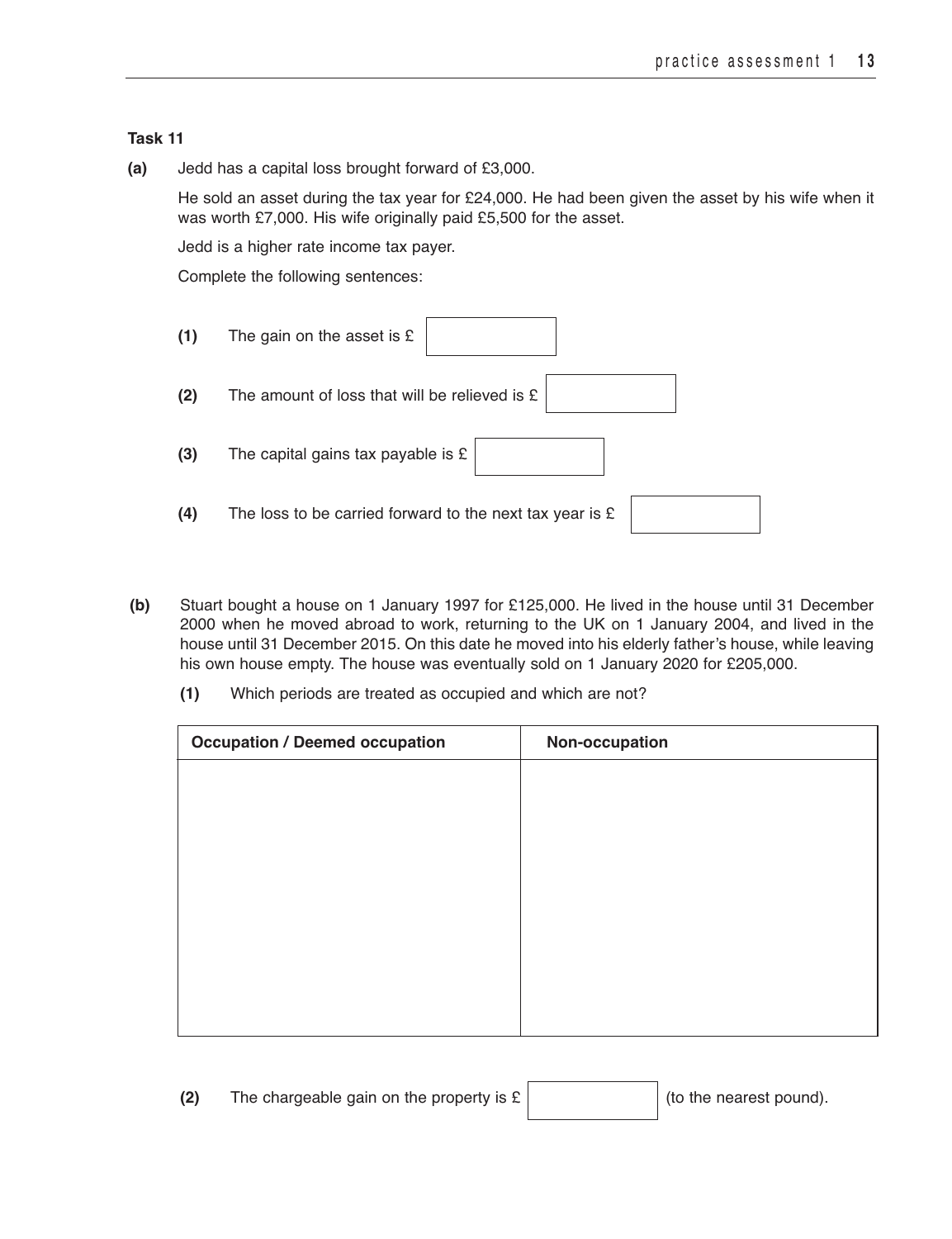**(a)** The following lifetime transfers were made by unconnected individuals. Complete the table to show the value of any potentially exempt transfers, assuming that the annual exempt amounts for the current and previous year have not yet been utilised. If any transfers are wholly exempt enter a zero.

|                                                                         | <b>Value of PET</b> |
|-------------------------------------------------------------------------|---------------------|
| John gives his wife, Sue £15,000 to celebrate their wedding anniversary |                     |
| Robert donates £8,000 to Oxfam (a registered charity)                   |                     |
| Sandra gives her daughter £40,000 to help with a house deposit          |                     |

**(b)** Analyse the following statements about Inheritance Tax into those that are true and those that are false.

|     |                                                                                                                                                   | <b>True</b> | <b>False</b> |
|-----|---------------------------------------------------------------------------------------------------------------------------------------------------|-------------|--------------|
| (a) | Individuals that are resident but not domiciled (or deemed domiciled) in<br>the UK are liable for IHT on transfers of their worldwide property    |             |              |
| (b) | Individuals that are not resident or domiciled (or deemed domiciled) in<br>the UK are not liable for IHT on transfers of their worldwide property |             |              |
| (c) | A donation to an amateur sports club is an exempt transfer whether<br>made during the individual's lifetime or on death                           |             |              |